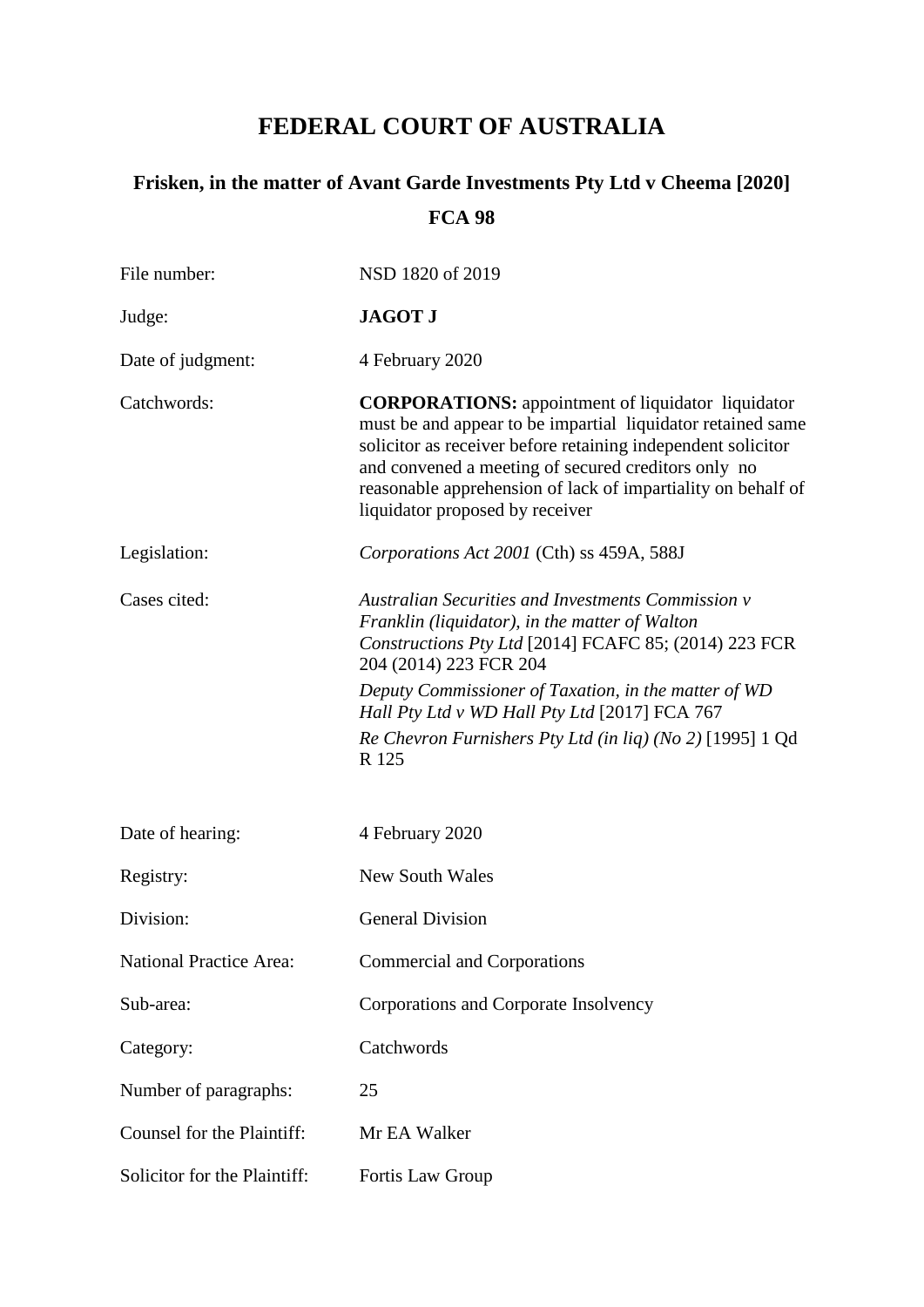| Counsel for the First<br>Defendant:   | Mr DA Hughes                        |
|---------------------------------------|-------------------------------------|
| Solicitor for the First<br>Defendant: | Norton Rose Fulbright Australia     |
| Counsel for the Second<br>Defendant:  | The Second Defendant did not appear |

#### **Table of Corrections**

18 February 2020 In the Appearances on the cover page Solicitor for the Plaintiff has been amended from Minter Ellison to Fortis Law Group.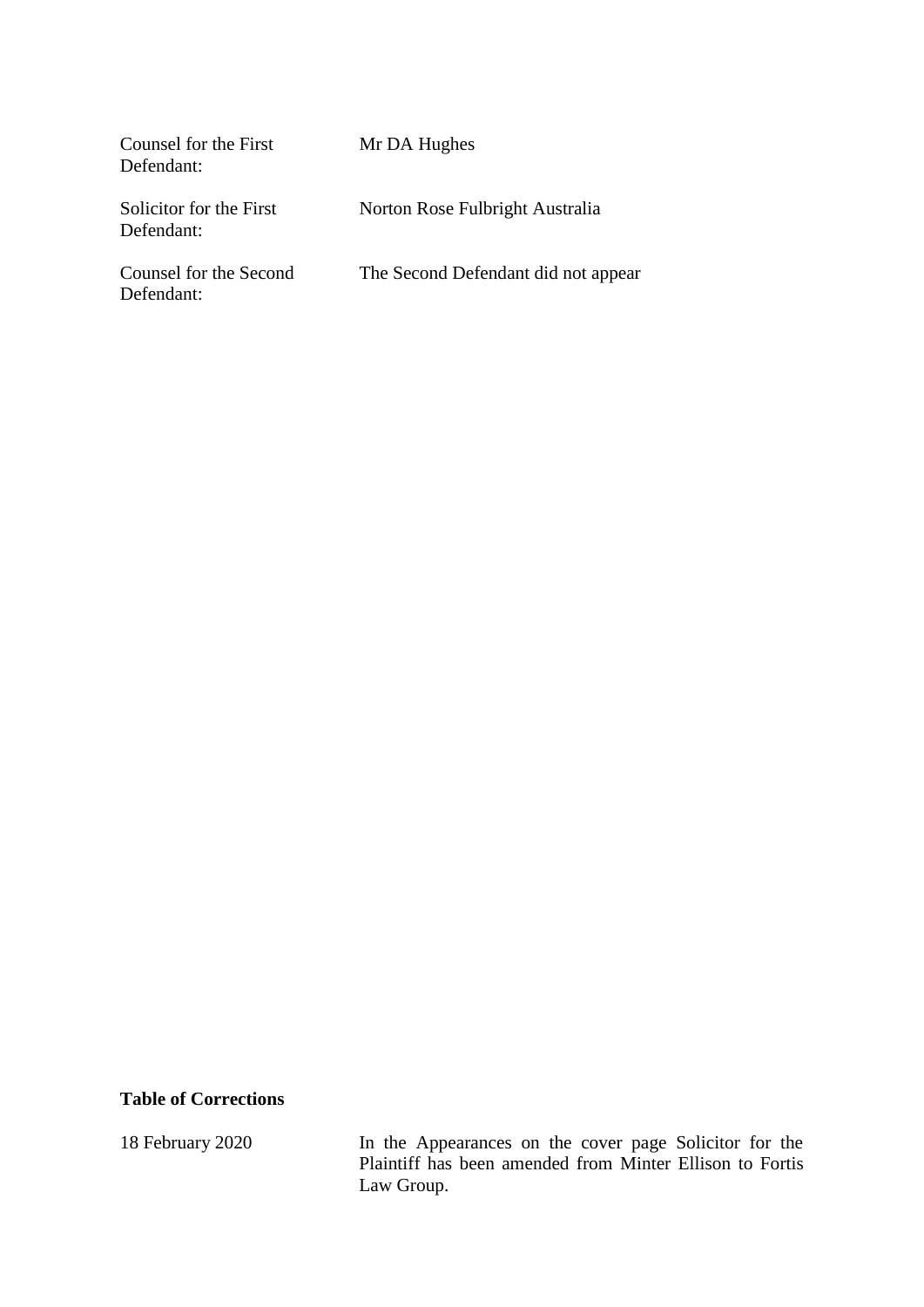### **ORDERS**

**NSD 1820 of 2019**

#### **IN THE MATTER OF AVANT GARDE INVESTMENTS PTY LTD (RECEIVER APPOINTED) ACN 630 136 015**

- **BETWEEN: DANIEL JOHN FRISKEN AS RECEIVER OF AVANT GARDE INVESTMENTS PTY LTD (RECEIVER APPOINTED) ACN 630 136 015 AS TRUSTEE FOR THE AVANT GARDE INVESTMENTS TRUST ABN 30 169 380 124** Plaintiff
- **AND: SIKANDER FAROOQ CHEEMA** First Defendant

**AVANT GARDE INVESTMENTS PTY LTD (RECEIVER APPOINTED) ACN 630 136 015 AS TRUSTEE FOR THE AVANT GARDE INVESTMENTS TRUST ABN 30 169 380 124** Second Defendant

**JUDGE: JAGOT J DATE OF ORDER: 4 FEBRUARY 2020**

#### **THE COURT ORDERS THAT:**

- 1. Pursuant to s 459A of the *Corporations Act 2001* (Cth), the second defendant be wound up in insolvency.
- 2. Mr Shumit Banerjee is appointed liquidator of the second defendant.
- 3. The first defendant pay the plaintiff's costs of the hearing on 4 February 2020 as agreed or taxed.

Note: Entry of orders is dealt with in Rule 39.32 of the *Federal Court Rules 2011*.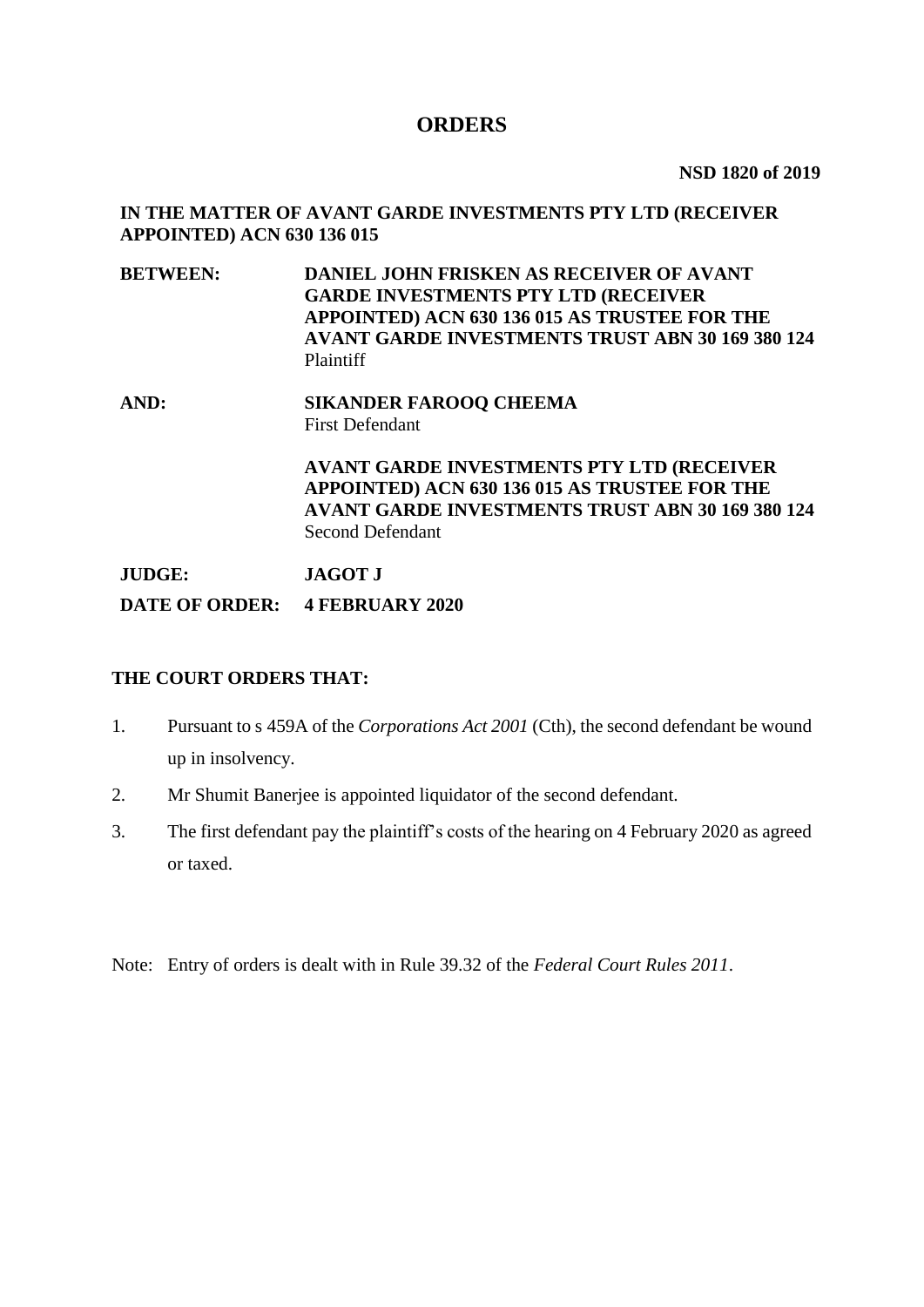#### **REASONS FOR JUDGMENT**

#### **JAGOT J:**

- 1 This is an application for an order pursuant to s 459A of the *Corporations Act 2001* (Cth) (the **Corporations Act**) that the company Avant Garde Investments Pty Ltd (the **company**) be wound up in insolvency and for the appointment of a liquidator.
- 2 There is no dispute between the parties that the company is insolvent. There is evidence before me that the receiver (who is the plaintiff) has conducted investigations which have resulted in the view that the company is "clearly insolvent". This is in circumstances where the company has defaulted on loans made to it by its creditors totalling approximately \$25 million. The receiver has identified that creditors are owed approximately \$12 to 15 million. The receiver has also identified that the company has only limited assets. All of these matters led the receiver to the view that the company is "clearly insolvent".
- 3 A provisional liquidator that I appointed on 20 November 2019 has also carried out investigations and reached a preliminary view that the company is insolvent.
- 4 The director of the company has also expressed the view in evidence that the company is insolvent.
- 5 In these circumstances, I am satisfied that the company is insolvent and an order should be made winding up the company in insolvency.
- 6 The real issue in dispute between the plaintiff and the director of the company is the identity of the liquidator who should be appointed. The plaintiff seeks that Shumit Banerjee, the provisional liquidator, be appointed as the liquidator of the company. Mr Banerjee has provided an affidavit in which he expresses the view that he considers it is in the best interests of the company that he be appointed liquidator to take control of the company and to further investigate its financial affairs to ascertain, amongst other things, whether or not improper transactions have been made including voidable transactions.
- 7 The director seeks the appointment of different liquidators, primarily on the basis that conduct of Mr Banerjee subsequent to his appointment as provisional liquidator is such that a reasonable person might have a reasonable apprehension that Mr Banerjee, if appointed as the liquidator, might not be impartial. In this regard, the director relies on the decision in *Australian Securities and Investments Commission v Franklin (liquidator), in the matter of Walton Constructions*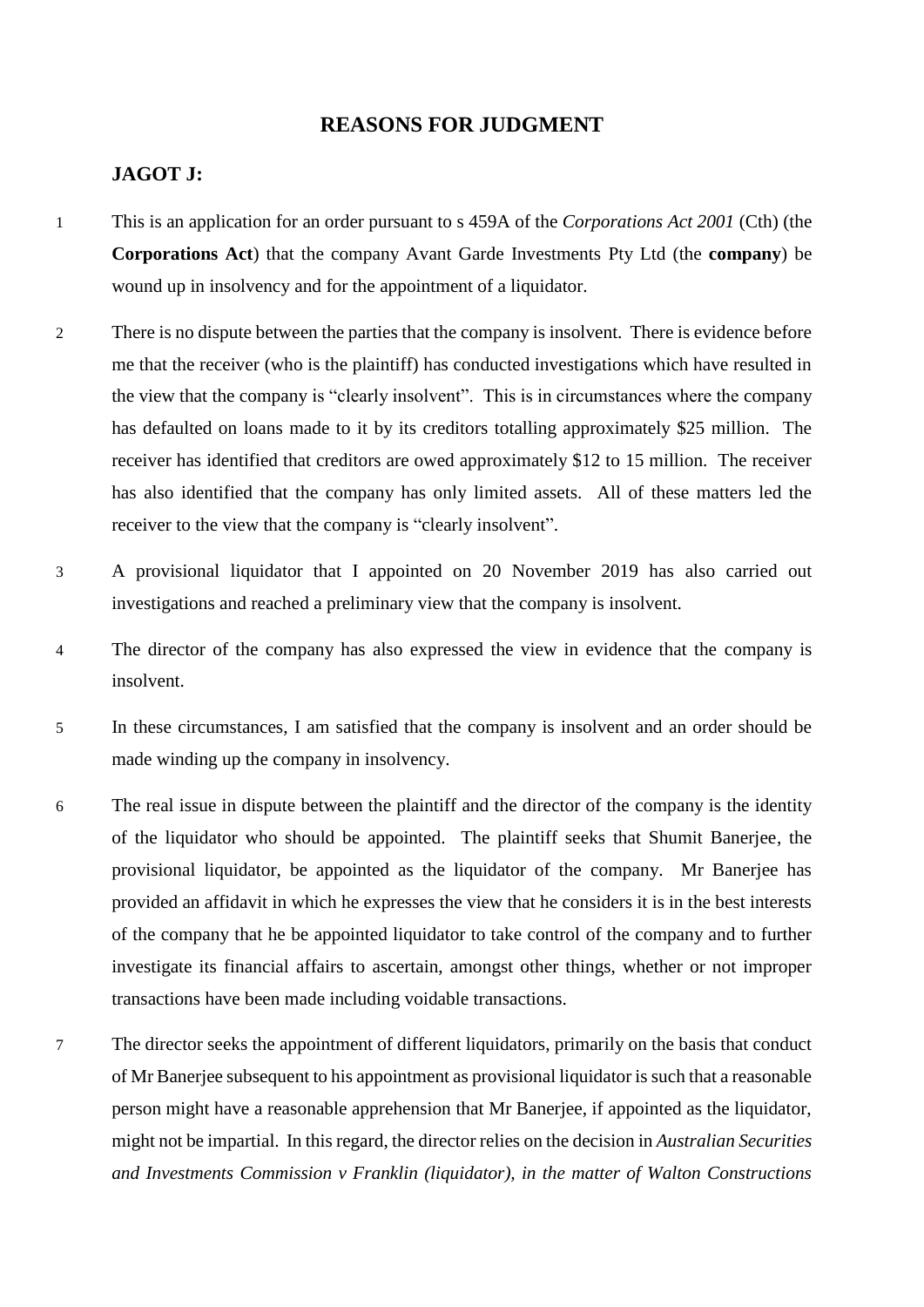*Pty Ltd* [2014] FCAFC 85; (2014) 223 FCR 204 at [58] (citing *[Re Chevron Furnishers Pty](https://jade.io/citation/1432059)  Ltd (in liq) (No 2)* [1995] 1 Qd R 125 at 130) to the effect that a liquidator must have no prior or other involvement with either the company in liquidation, its directors and major shareholders, or one of its creditors so that the liquidator may fairly and impartially carry out the duties of a liquidator to act in the best interests of the general body of creditors.

- 8 The director relies on the following conduct of Mr Banerjee as provisional liquidator to support the position that Mr Banerjee should not be appointed as the liquidator of the company:
	- (1) after his appointment as provisional liquidator Mr Banerjee retained and was represented by the same solicitors as the solicitors for the plaintiff in circumstances where on 20 November 2019 I refused the plaintiff's application for the plaintiff to be appointed as the provisional liquidator of the company;
	- (2) on 23 January 2020, the lawyers for the plaintiff filed an affidavit by Mr Banerjee, which was prepared by the lawyers for the plaintiff and was also said to be filed on behalf of the plaintiff; and
	- (3) on 21 November 2019, Mr Banerjee convened a meeting confined to the secured creditors of the company to seek funding for his investigations into the affairs of the company.
- 9 The real question in this case is whether, by his conduct after his appointment as a provisional liquidator on 20 November 2019, Mr Banerjee has done anything such as might give rise to a reasonable apprehension on the part of a creditor that Mr Banerjee might be impeded or inhibited in acting impartially if appointed as a liquidator of the company. I say this because it could not be suggested that there was any reasonable apprehension of partiality on the part of Mr Banerjee at the time of his appointment. Further, all other things being equal, in a contest between a liquidator being proposed by the director of the company and a liquidator being proposed by the plaintiff, in the circumstances of the present case (to which I shall make further reference), I would weigh in favour of the appointment of the liquidator sought by the plaintiff.
- 10 In this regard I refer to the decision of Derrington J in *Deputy Commissioner of Taxation, in the matter of WD Hall Pty Ltd v WD Hall Pty Ltd* [2017] FCA 767 (**WD Hall**) at [5] to the following effect:

The Commissioner relied upon certain "guiding principles" in relation to the appointment of liquidators as were set out by Barrett J in *Workers Compensation Nominal Insurer v Denny Earthmoving & Bulk Haulage Pty Ltd* [2008] NSWSC 1167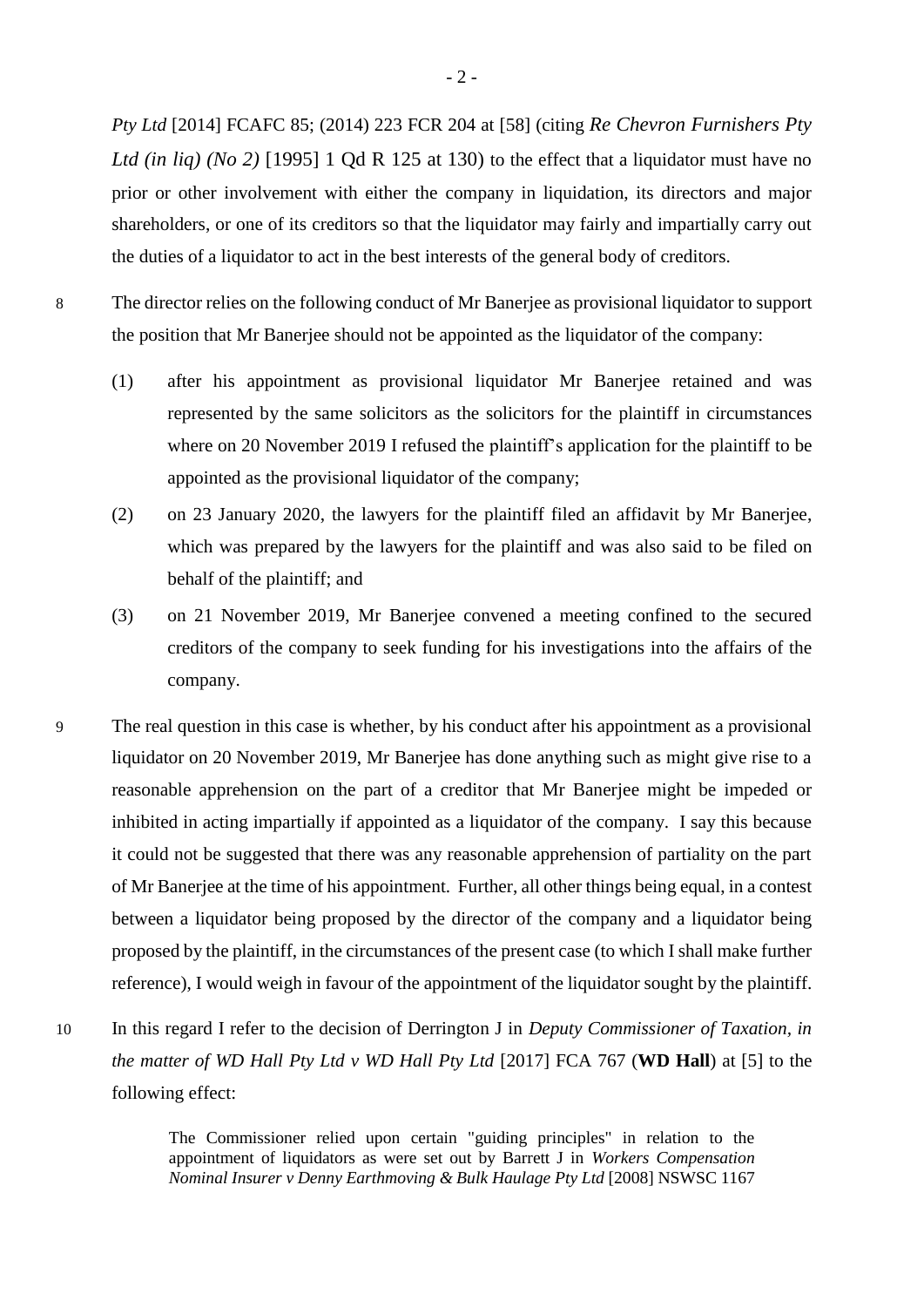#### at [10], [11] and [12]:

10 Three guiding principles come into play here. First, liquidators must be independent and have the appearance of independence so that the Court must judge, in the words of Santow J in *Advance Housing Pty Ltd v Newcastle Classic Development Pty Ltd* (1994) 14 ACSR 230:

> "... whether there would be a reasonable apprehension by any creditor of lack of impartiality on the liquidator's part in the circumstances, by reason of prior association with the Company or those associated with it, including creditors or indeed any other circumstances".

11 Second, there is the matter referred to by Hodgson J in *Unifor Office Systems Australia Pty Ltd v Brewer Partnership Pty Ltd* [1999] NSWSC 137:

> "This Court, in winding up proceedings, has acted on a general principle that liquidators should not be chosen by the directors or other principals of the Company. It is considered to be in the interests of creditors that someone entirely independent undertake that role. …"

- 12 Third, there is the obvious point that, all other things being equal, the court will select an option that is likely to involve less cost.
- 11 Having regard to the principles expressed in [5] of *WD Hall*, first and as I have said, there can be no doubt that at the time of his appointment as provisional liquidator Mr Banerjee was in fact independent and had the appearance of independence from all creditors.
- 12 Secondly, the liquidator should not be chosen by the directors or other principals of the company because of the inevitable perception of bias to which such an appointment might give rise. In this regard, while the plaintiff has been appointed as the receiver for some time, this is not comparable to the position of the director of the company whose conduct is the subject of proposed investigation.
- 13 Thirdly, Mr Banerjee has already conducted relatively substantial investigations into the company for the purpose of determining whether there are voidable transactions including in favour of secured creditors. As noted, he has convened a meeting of the company's secured creditors and has obtained funding for investigations to be undertaken. He has communicated with banks for the provision of information. He has conducted preliminary investigations into the company's affairs. He has now instructed independent lawyers to act on his behalf in respect of the funding arrangements as well as to conduct public examinations should he be appointed liquidator of the company.
- 14 Fourthly, the fees that would apply if Mr Banerjee was appointed as the liquidator are slightly less than the fees that would apply if the director's proposed liquidators were appointed.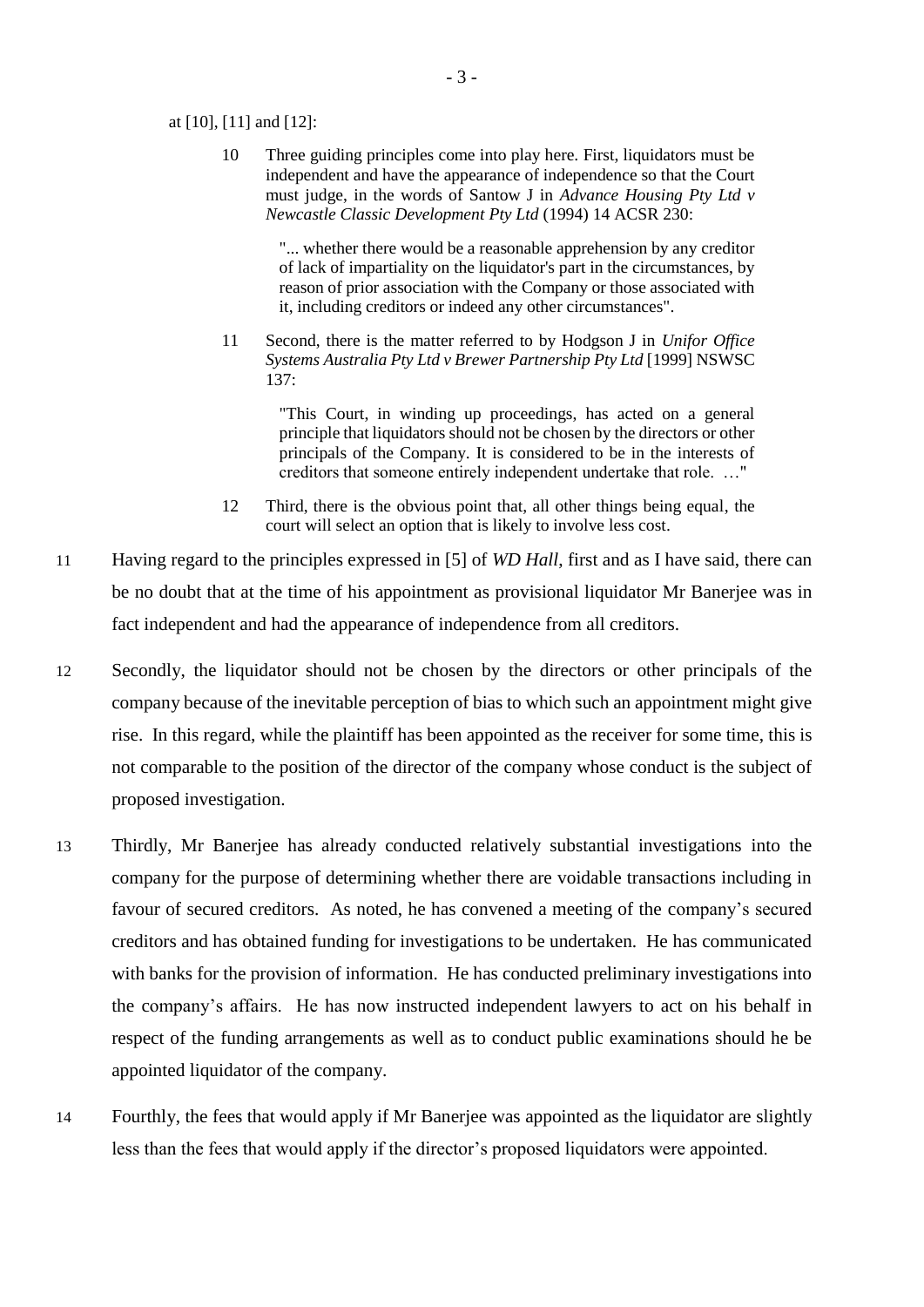- 15 Accordingly, while the liquidators who the director has proposed be appointed have had no previous contact with the director, the principles referred to in *WD Hall* in all of these circumstances weigh heavily in favour of the appointment of Mr Banerjee as a liquidator. That would be an appropriate appointment having regard, in particular, to the work which Mr Banerjee has already undertaken and the fact that the fees which would be applicable if Mr Banerjee were appointed as liquidator involve lesser hourly rates, albeit not by a substantial amount, than the liquidators proposed by the director.
- 16 Further, I accept the submissions of the plaintiff that the very fact that the director is seeking appointment of other liquidators itself might be such as to give rise to a perception of a lack of impartiality if the liquidators proposed by the director are in fact appointed. I accept further that this perception, as the plaintiff put it, might be exacerbated by the fact that the director is a defendant to these proceedings in which his conduct as a director of the company is impugned.
- 17 I also take into account the evidence of Mr Banerjee that he is prepared to continue these proceedings, including the freezing orders presently in place, if appointed. In contrast, I do not have evidence to that effect to give the creditors comfort if the liquidators proposed by the defendant are appointed.
- 18 Another important factor is that, as the plaintiff has submitted, there is no evidence of concern by any creditor of the company about Mr Banerjee's impartiality. To the contrary, Mr Banerjee's appointment as a liquidator is supported by the plaintiff who is an appointee of five of the company's creditors.
- 19 In all of these circumstances, I consider that the only issue which arises is whether by his conduct after his appointment as a provisional liquidator a creditor might perceive that Mr Banerjee might not bring an impartial mind to bear on his duties as liquidator, having regard to the fact that there is evidence which suggests that a real issue in the liquidation of this company will be the competing interests of secured and unsecured creditors (a fact which the submissions for the director emphasised). In particular, certain security deeds on which (presumably) the secured creditors rely may be voided and certain payments to secured creditors may be invalidated as preference payments.
- 20 I have already identified the conduct of Mr Banerjee on which the director relies. Insofar as the meeting of the secured creditors only is concerned, I do not consider that Mr Banerjee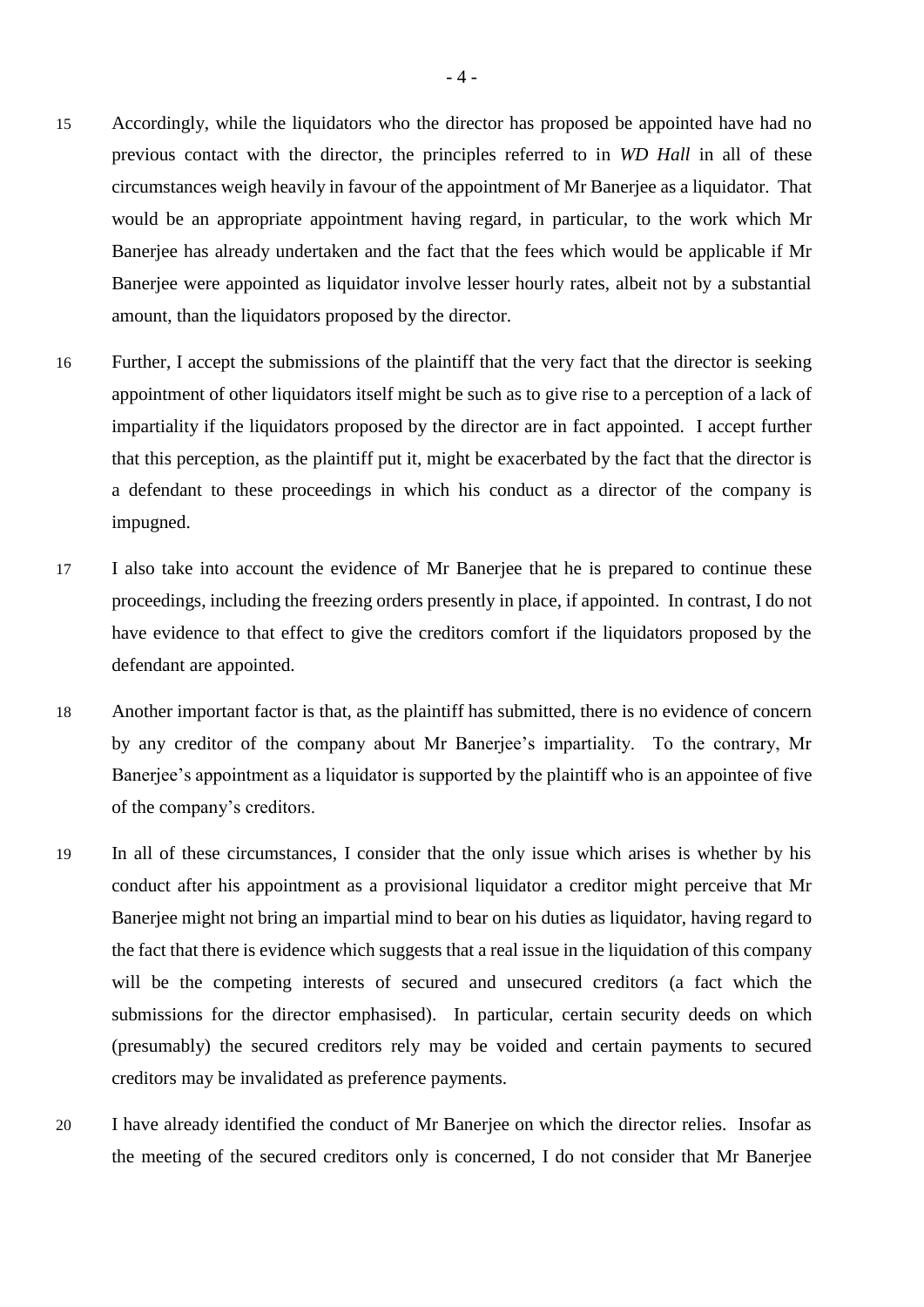having convened such a meeting for the purpose of obtaining funding is such as to give rise to a reasonable apprehension of a lack of impartiality. It was rational of Mr Banerjee to take the view that funding may be best obtained from the secured creditors. Accordingly, the mere fact that he arranged a meeting of secured creditors to obtain funding in order to undertake investigations which may be inferred to be of benefit to both secured and unsecured creditors, in my view, does not give rise to a reasonable apprehension of a lack of impartiality.

- 21 I have also considered the fact that Mr Banerjee initially retained the lawyers for the plaintiff to act on his behalf, albeit that Mr Banerjee has now retained independent lawyers to act on his behalf. The director submitted that it is too late for Mr Banerjee to now seek to assume an appearance of independence by retaining independent lawyers as the "well has already been poisoned". According to the defendant, it is surprising that in circumstances where I did not appoint the plaintiff as the provisional liquidator due to a perceived lack of independence Mr Banerjee in his capacity as the provisional liquidator would choose to be represented by the same lawyers as the plaintiff. Further, it was submitted that this should be weighed against the fact that the liquidators proposed by the director have had no contact with the director and therefore in fact are and would be perceived to be impartial.
- 22 In my view, the fact that Mr Banerjee retained the same solicitors as the plaintiff to carry out preliminary work on his behalf is not such as to give rise to a reasonable apprehension of a lack of impartiality. Further, the fact that Mr Banerjee initially retained the same lawyers as the plaintiff's lawyers does not call into question his capacity impartially to adjudicate on the rights of secured and unsecured creditors. In other words, I am not satisfied that the conduct of Mr Banerjee after his appointment has undermined his perceived impartiality.
- 23 For the reasons given above, the circumstances heavily weigh in favour of the appointment of Mr Banerjee as liquidator given his initial appointment as the provisional liquidator, the work he has carried out in the investigation of the affairs of the company, the lower hourly rates involved, and the fact that Mr Banerjee has indicated that if appointed liquidator he intends to further investigate the financial affairs of the company to ascertain whether or not voidable transactions have been entered into as well as to conduct public examinations.
- 24 The fact that he has now retained new lawyers to act on his behalf with respect to the funding arrangements as well as to conduct the public examinations if appointed liquidator and the absence of any evidence from any creditor raising any concern as to the perceived impartiality of Mr Banerjee lead me to the view that his appointment as liquidator is appropriate.